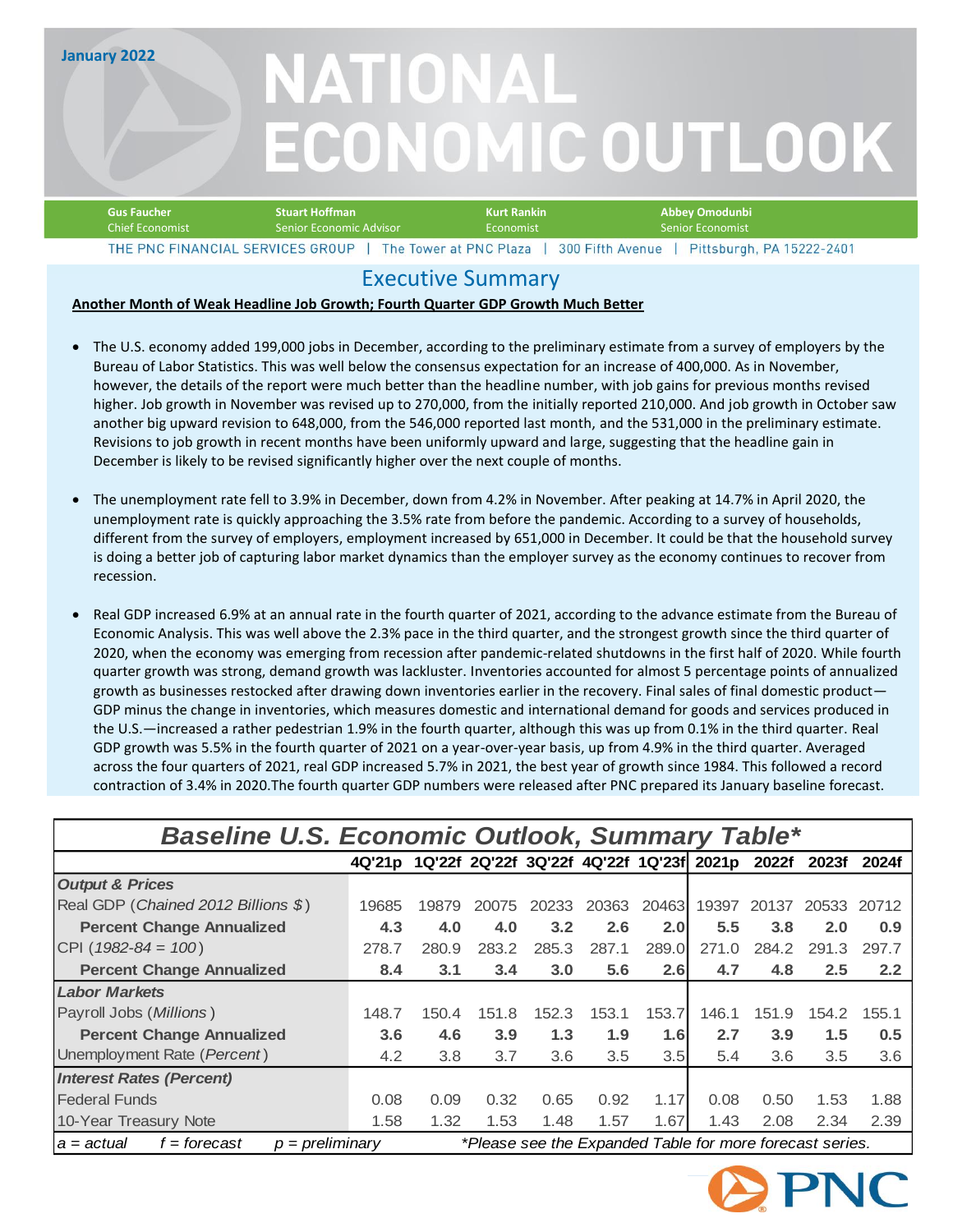#### **Strong Growth to Continue Throughout 2022** 14 14 **Growth Picked Back Up in Fourth Quarter** 35 Real GDP, annualized % changeDotted line is PNC forecast 30 12 25 10 12 20 8 15 6 10 Real GDP, % change year ago (L) 10 4 5 0 2 8 -5 0 -10  $-2$ 6 -15 -4 -20 -6 4  $-25$ -8 Unemployment rate, % (R) -30 -35  $-10$  $\overline{2}$ source: BEA<sup>'</sup>16 '17 '18 '19 '20 '21 '17 '18 '19 '20 '21 '22F '23F Sources: BEA, BLS, PNC Economics

#### **2022 U.S. Economic Outlook: Slower, But Still Strong Growth; Inflation to Gradually Recede as Fed Tightens**

After very strong expansion in the U.S. economy at the end of 2021, growth will slow somewhat in early 2022 due to the omicron variant. But the outlook remains positive, with strong consumer spending set to push the economy forward this year. Inflation is running much faster than the Federal Reserve would like, and so the central bank will reduce its support for the economy over the course of 2022. But with solid underlying fundamentals and fading supply-chain problems, the recovery from the Viral Recession will continue in 2022, even with higher interest rates. Growth will gradually return to its pre-pandemic pace over the course of the year and the labor market will continue to improve.

The omicron variant will be a drag on the economy in the first part of 2022. Consumers are once again more reluctant to venture out, weighing on demand for services. And the variant is temporarily exacerbating labor shortages. But with indications that omicron is starting to recede its hit should fade by late winter, allowing the economy's strong fundamentals to play out. Chief among these are consumer conditions. Households have \$2 trillion in extra saving relative to before the pandemic, thanks to government aid in 2020 and 2021 and limited opportunities to purchase, that they will gradually spend this year and next. Other positives for consumer spending this year are the labor market, with good job growth and very strong wage gains, and record household wealth thanks to rising stock prices and home values. Household spending growth will shift over the course of 2022 from goods to services as the pandemic recedes and consumers feel more comfortable venturing out, and with less need for goods purchases after strong buying in 2020 and 2021. One exception will be motor vehicles—auto sales faded in the second half of 2021 due to limited supplies amid supply-chain problems.

With consumer spending making up about two-thirds of the U.S. economy, that will be enough to ensure further recovery this year. Other positives will be the housing market, thanks to strong demand for single-family homes, and business investment, as firms undertake capital spending to make their workers more productive amid labor shortages. A smaller trade deficit will also support growth this year, as a global recovery supports demand for U.S. exports and the shift in consumer spending from goods to services weighs on imports. The need to rebuild inventories will be another tailwind for U.S. growth in 2022. Finally, the supply-chain problems that bedeviled the economy in 2022 should fade over the course of this year as firms increase output.

The Federal Reserve will need to address inflation that is running well above its 2% objective. The personal consumption expenditures price index, excluding food and energy prices, was up 4.9% in December from one year earlier, the fastest pace since 1983. Much of the acceleration in inflation in 2021 came from strong demand, but limited supplies, coming out of the pandemic for some goods and services, such as for new and used vehicles and air travel. Inflation should fade for these goods and services as the ongoing reopening of the economy allows for moralization between supply and demand. But strong wage growth will drive broader inflationary pressures this year. To address this, the Federal Open Market Committee will raise its short-term policy interest rate steadily over the course of 2022; the fed funds rate will increase from its current near-zero level to slightly above 1% by the end of the year. The central bank will also end its purchases of long-term securities, putting some upward pressure on longer-term interest rates. This tighter monetary policy will help cool inflationary pressures.

With strong but slowing growth in 2022 the labor market will continue its recovery. Employment may fall in early 2022 because of omicron, but will then pick up as the variant fades. PNC expects job growth to average around 350,000 per month this year, with employment returning to its pre-pandemic level in the middle of 2022. The fading pandemic will allow for stronger labor force growth, although businesses will continue to have difficulties in hiring, with wages steadily moving higher. PNC expects the unemployment rate to end the year at, or perhaps slightly below, the pre-pandemic rate of 3.5%.

Risks to the outlook for economic growth are to the downside. The pandemic could not fade as expected, becoming a more permanent weight on the economy. The Fed could be forced to increase interest rates more aggressively if inflation runs faster than expected, with monetary policy becoming a more significant drag.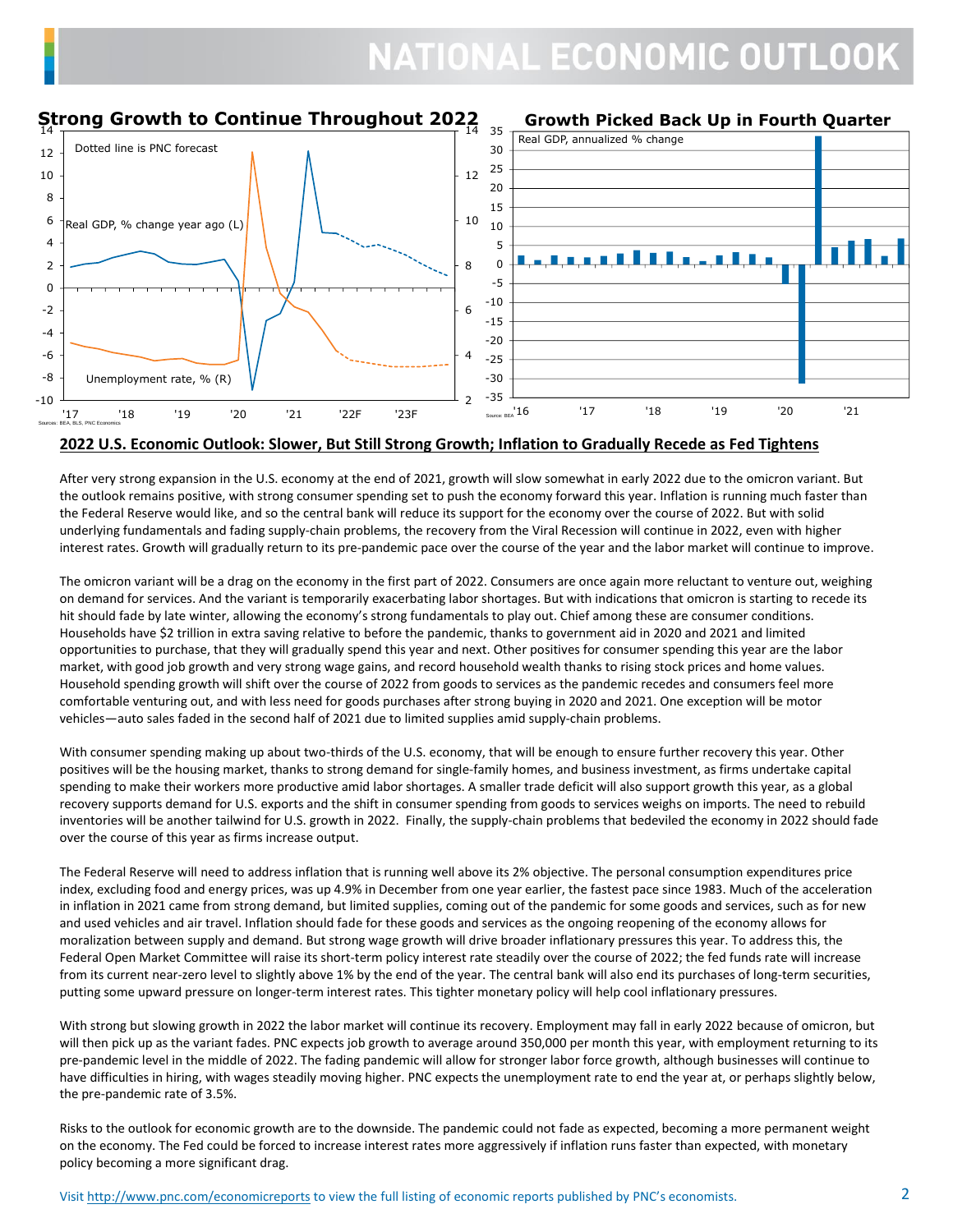

**Business Investment Has Fully Recovered From** 





**Services Employment Growth Picked Up at the End of 2021**



**Both Manufacturing and Services ISM Indices Remain Very Strong Heading Into 2022**



Visit <u>ht[tp://www.pnc.com/economicreports](http://www.pnc.com/economicreports)</u> to view the full listing of economic reports published by PNC's economists.

Source: ISM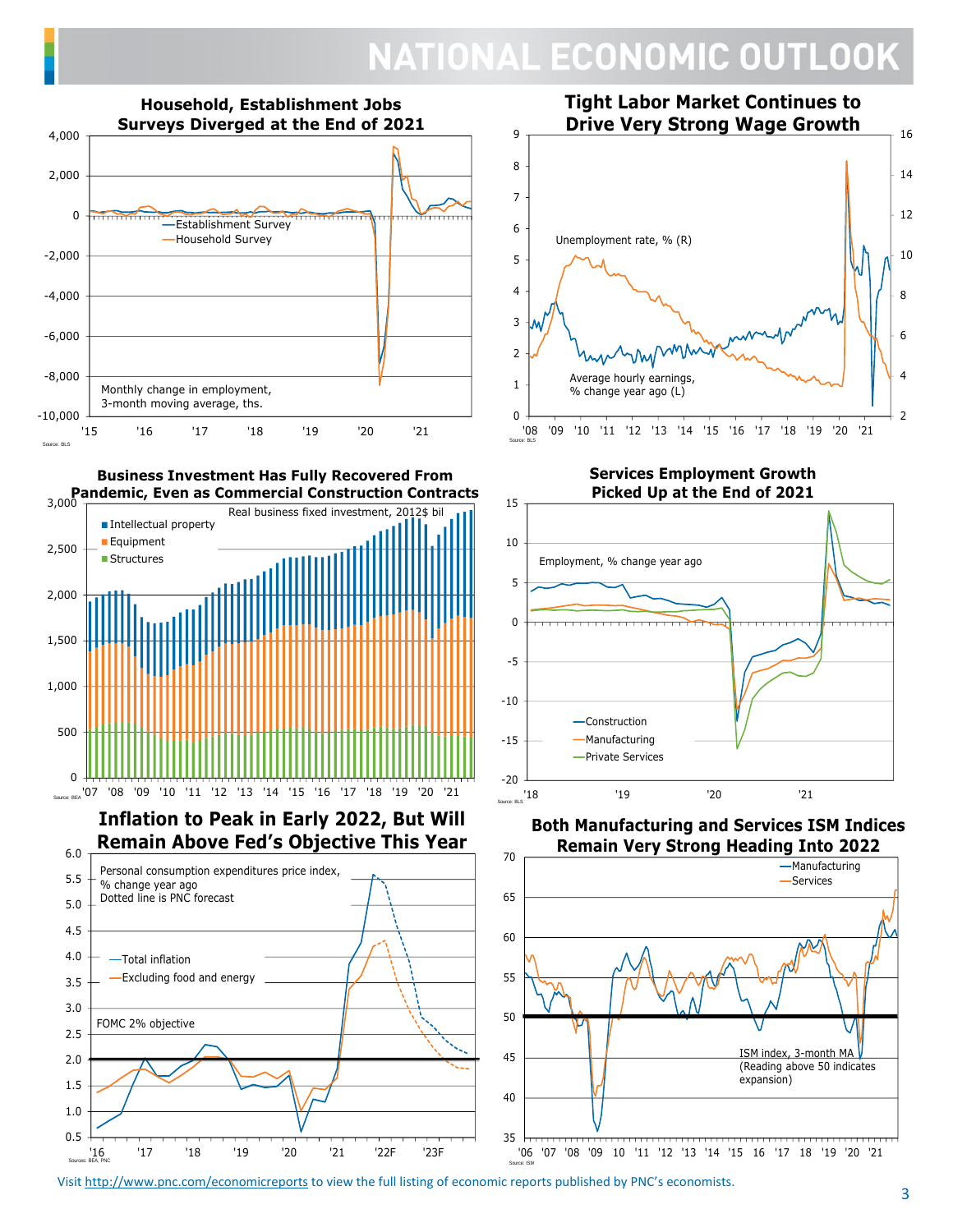

Visit<http://www.pnc.com/economicreports> to view the full listing of economic reports published by PNC's economists.